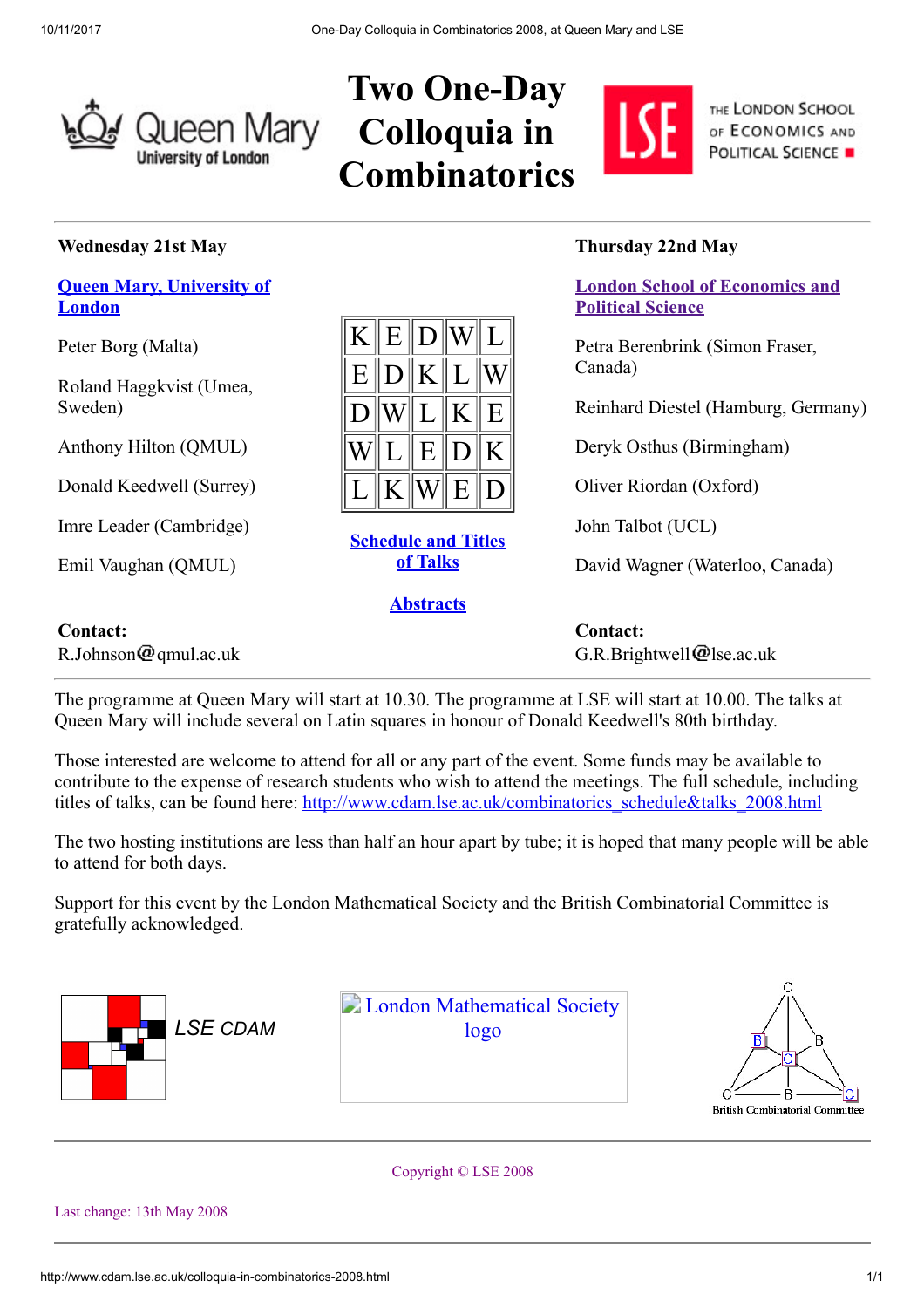# **[Two One-Day Colloquia in Combinatorics](http://www.cdam.lse.ac.uk/colloquia-in-combinatorics-2008.html)**

| Wednesday 21st May |                                                                                                                                                                                                                                                                                                                                                                                                                                                                                                                             |  |
|--------------------|-----------------------------------------------------------------------------------------------------------------------------------------------------------------------------------------------------------------------------------------------------------------------------------------------------------------------------------------------------------------------------------------------------------------------------------------------------------------------------------------------------------------------------|--|
|                    | Queen Mary, University of London - start time 10.30                                                                                                                                                                                                                                                                                                                                                                                                                                                                         |  |
|                    | Talks will be held in the Maths Lecture Theatre (MLT). This is in the School of Mathematical Sciences<br>Coffee will be available from 10.00 in Room 102 for early arrivals.                                                                                                                                                                                                                                                                                                                                                |  |
| <b>Time</b>        |                                                                                                                                                                                                                                                                                                                                                                                                                                                                                                                             |  |
| $10.30 - 10.35$    | <b>Welcome - Adrian Smith</b>                                                                                                                                                                                                                                                                                                                                                                                                                                                                                               |  |
| $10.40 - 11.20$    | Anthony Hilton - Partial latin squares, partial gerechte designs, list colouring and Hall's condition                                                                                                                                                                                                                                                                                                                                                                                                                       |  |
| $11.25 - 12.05$    | Emil Vaughan - Completing partial gerechte designs                                                                                                                                                                                                                                                                                                                                                                                                                                                                          |  |
| $12.05 - 13.30$    | Lunch (own arrangements - options on campus and nearby)                                                                                                                                                                                                                                                                                                                                                                                                                                                                     |  |
| $13.30 - 14.10$    | Peter Borg - Extremal t-intersecting sub-families of hereditary families                                                                                                                                                                                                                                                                                                                                                                                                                                                    |  |
| 14.15 - 14.55      | Roland Haggkvist - Completion of partial Latin squares                                                                                                                                                                                                                                                                                                                                                                                                                                                                      |  |
| 14.55 - 15.35      | Tea break                                                                                                                                                                                                                                                                                                                                                                                                                                                                                                                   |  |
| $15.35 - 16.15$    | Imre Leader - Pursuit and evasion                                                                                                                                                                                                                                                                                                                                                                                                                                                                                           |  |
| $16.20 - 17.00$    | Donald Keedwell - Something new (all Buchsteiner quasigroups are loops) and something old (a still-<br>unsolved problem of integer sequences)                                                                                                                                                                                                                                                                                                                                                                               |  |
|                    | Dinner - An Indian restaurant near Queen Mary is booked for dinner at around 7pm, and colloquium<br>attendees are invited to join the organisers and speakers for this. A comprehensive special menu at<br>£16 per head will be available, and there are vegetarian alternatives instead. Those interested in<br>attending should let Robert Johnson know on R.Johnsonqmul.ac.uk, including whether they would<br>like the special menu, as these details need to be communicated to the restaurant two days in<br>advance. |  |
| Thursday 22nd May  |                                                                                                                                                                                                                                                                                                                                                                                                                                                                                                                             |  |
|                    | London School of Economics and Political Science - start time 10.00                                                                                                                                                                                                                                                                                                                                                                                                                                                         |  |
|                    | Talks will be held in the New Theatre (E171), in the East Building.                                                                                                                                                                                                                                                                                                                                                                                                                                                         |  |
| <b>Time</b>        |                                                                                                                                                                                                                                                                                                                                                                                                                                                                                                                             |  |

| $10.00 - 10.40$ | John Talbot - Turán problems in the hypercube                                                       |
|-----------------|-----------------------------------------------------------------------------------------------------|
| $10.45 - 11.05$ | Coffee break                                                                                        |
| $11.05 - 11.45$ | Petra Berenbrink - Convergence issues of congestion games                                           |
| $11.50 - 12.30$ | Oliver Riordan - Clique percolation                                                                 |
| $12.30 - 14.10$ | Lunch (own arrangements - options on campus and nearby)                                             |
| $14.10 - 15.10$ | "The Norman Biggs Lecture"<br>Reinhard Diestel - $\pi_1( G )$ , earrings, and limits of free groups |
| $15.10 - 15.35$ | Coffee break                                                                                        |
| $15.35 - 16.15$ | David Wagner - A combinatorial proof of an identity for spanning trees                              |
| $16.20 - 17.00$ | Deryk Osthus - Cycles in directed graphs                                                            |





THE LONDON SCHOOL OF ECONOMICS AND POLITICAL SCIENCE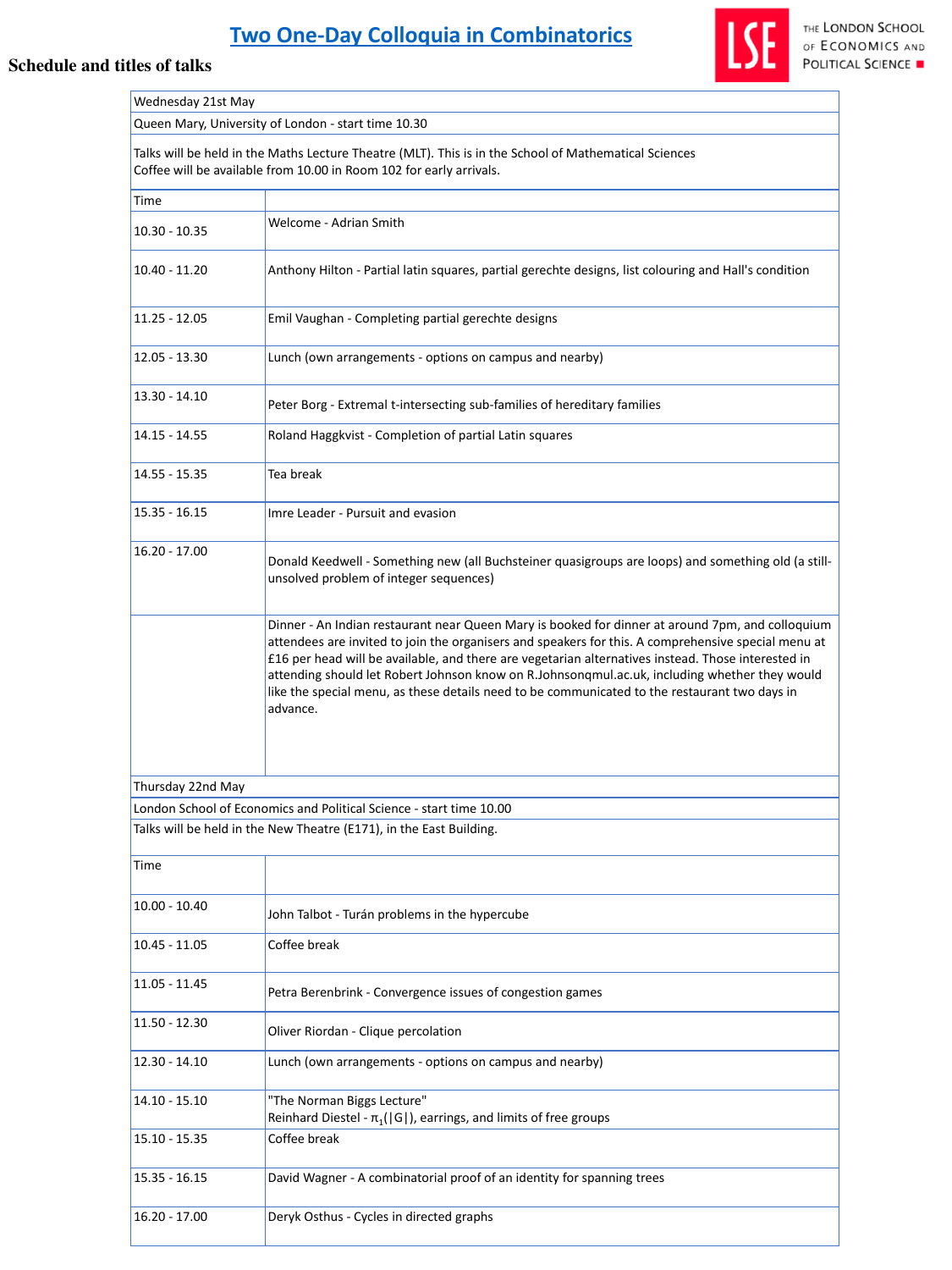## Wednesday 21st May Queen Mary

#### Partial latin squares, partial gerechte designs, list colouring and Hall's condition

#### A.J.W. Hilton (QMUL)

A list assignment to a graph G is a map  $L: V(G) \to 2^{\mathscr{C}}$ , where  $\mathscr{C}$  is a set of colours. The list assignment satisfies Hall's condition if

$$
\sum_{\sigma\in\mathscr{C}}\alpha(L,H,\sigma)\geq |V(H)|
$$

for all subgraphs H of G, where  $\alpha(L, H, \sigma)$  is the independence number of the subgraph of H induced by those vertices of H which have  $\sigma$  in their lists.

Given a partial  $n \times n$  latin square P with n symbols  $\sigma_1, \sigma_2, \ldots, \sigma_n$ , it is natural to define the list  $L(v)$  for each cell v to be:

- (i) if a cell v is empty in P then  $L(v)$  is the subset of  $\{\sigma_1, \sigma_2, \ldots, \sigma_n\}$ consisting of all symbols which do not already occur in the row and column containing v;
- (ii) if v is not empty in P and  $\sigma$  is the symbol in v, then  $L(v) = {\sigma}.$

It is easy to interpret this in terms of graph theory.

Cropper made the following conjecture:

Cropper's conjecture. A partial latin square can be completed if and only if it satisfies Hall's condition.

We shall discuss this conjecture and various analogues relating to sudokus, gerechte designs and pairs of mutually orthogonal latin squares.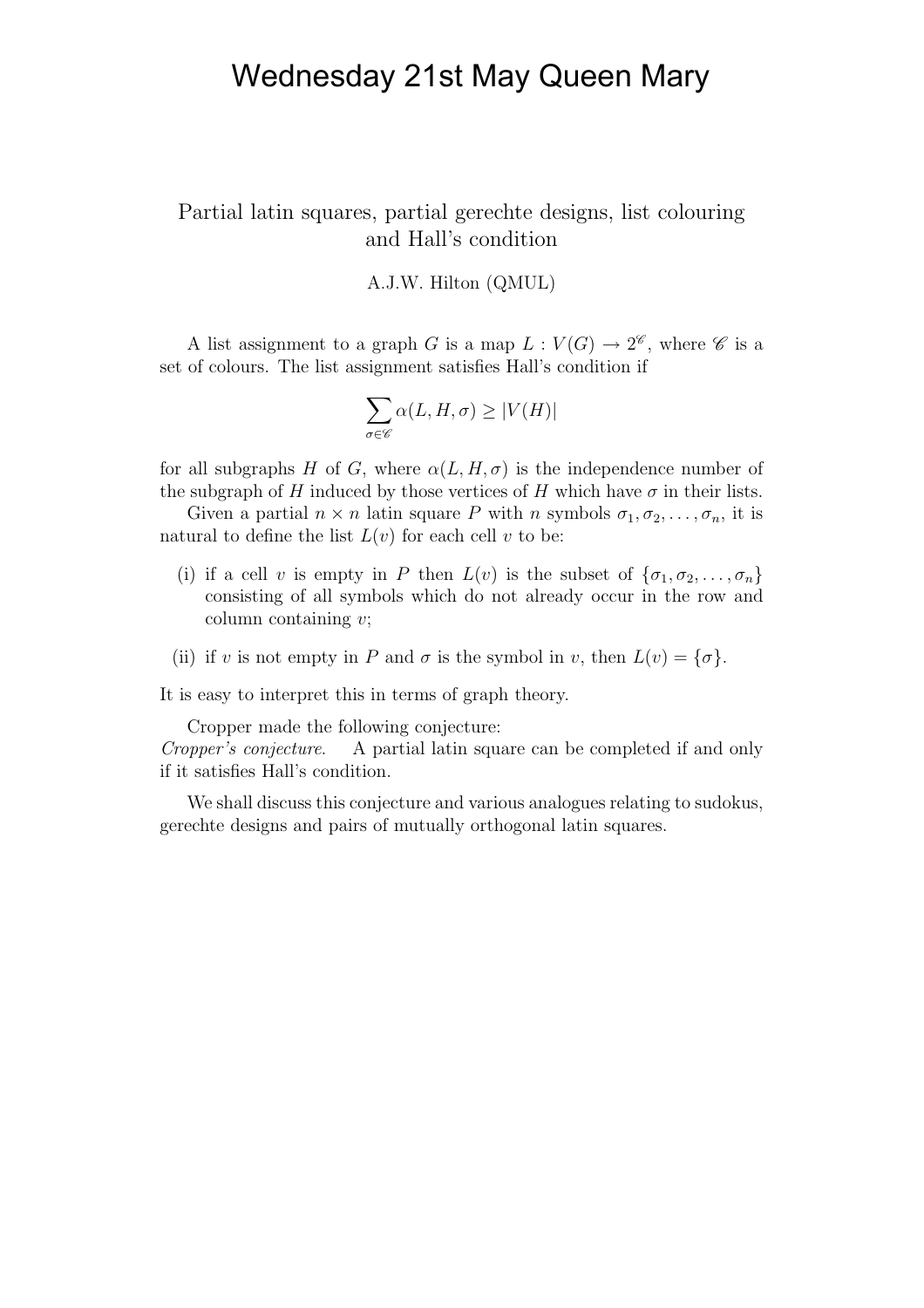## Completing partial gerechte designs Emil Vaughan

A gerechte skeleton of order n is an  $n \times n$  array whose cells are partitioned into n regions containing n cells each. A *gerechte design* of order n consists of a gerechte skeleton of order  $n$ , together with an assignment of a symbol from the set  $\{1,\ldots,n\}$  to each cell, such that each symbol occurs once in each row, once in each column, and once in each region.

Gerechte designs were introduced by W. U. Behrens in 1956, but interest in them was revived in 2005 with the arrival of sudoku puzzles in the newspapers. There has been much research about completing partial latin squares. We will look at some problems involving the completion of partial gerechte designs. The first of these problems is that of characterising which gerechte skeletons can be completed to gerechte designs.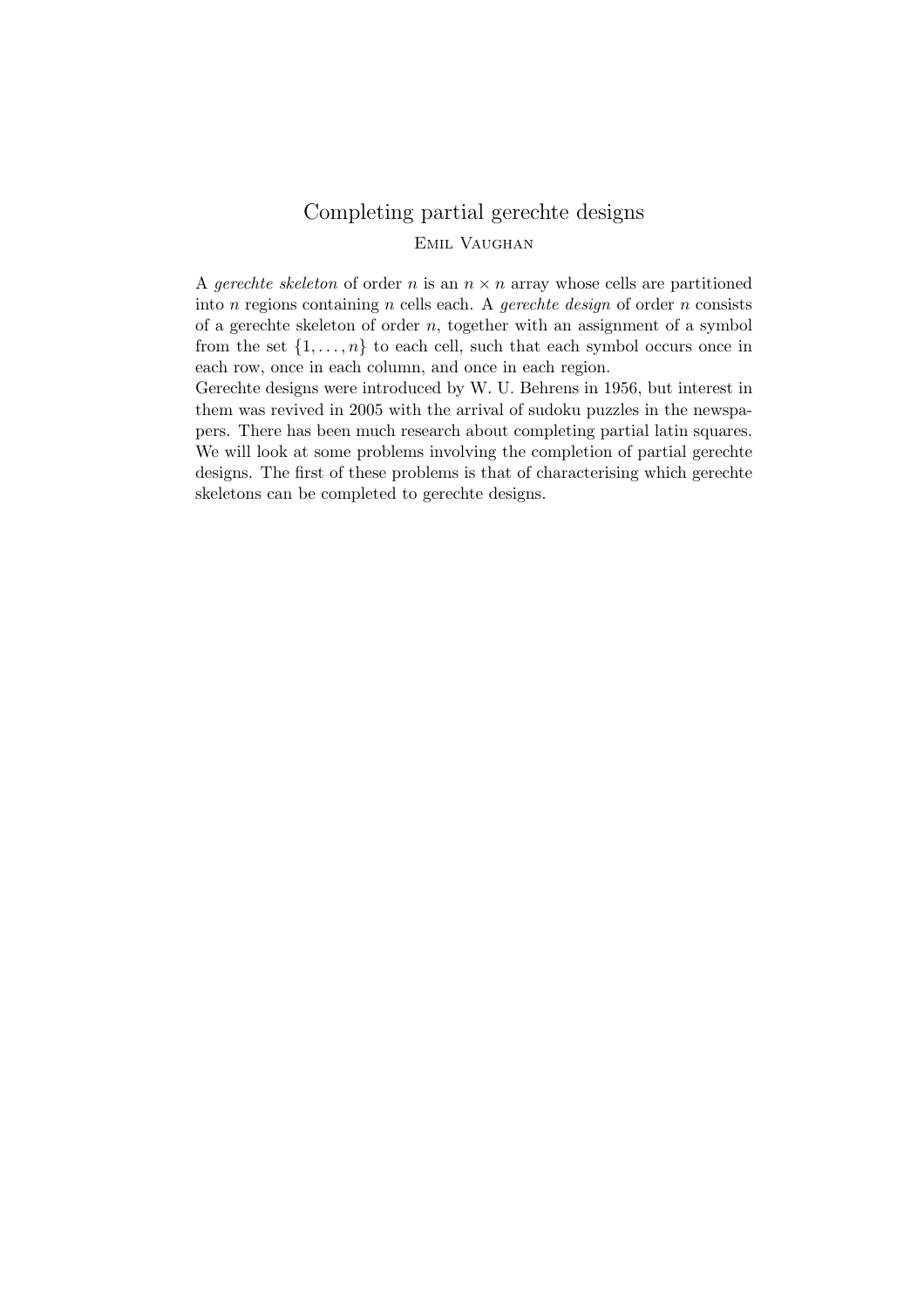## Extremal  $t$ -intersecting sub-families of hereditary families

#### Peter Borg

University of Malta

#### 21st May 2008

A family  $A$  of sets is said to be *t*-intersecting if any two sets in  $A$  intersect in at least t-elements; a 1-intersecting family is also simply called intersecting. For a family  ${\cal F}$  and  $T\subseteq \bigcup_{F\in{\cal F}} F,$  let  ${\cal F}\langle T\rangle:=\{F\in{\cal F}\hbox{:}\, T\subseteq F\}.$  If  $T$  has size say  $t,$  then we call the trivially t-intersecting family  $\mathcal{F}\langle T\rangle$  a t-star of  $\mathcal{F}$ ; a 1-star is also simply called a star. The classical Erdős-Ko-Rado (EKR) Theorem says that, if  $n \geq 2r$ , then the size of an intersecting sub-family of  $\binom{[n]}{r}$  is at most  $\binom{n-1}{r-1}$  $\overline{r-1}$ , i.e. the size of a star of  $\binom{[n]}{r}$ . Erdős, Ko and Rado also showed that the largest *t*-intersecting sub-families of  $\binom{[n]}{r}$  are the t-stars if n is sufficiently large (later Ahlswede and Khachatrian remarkably obtained a characterisation of the largest *t*-intersecting sub-families of  $\binom{[n]}{r}$  for any n, r and t).

A family H is said to be *hereditary* if any subset of any set in H is also in H. The power set  $2^X$  of a set  $X$  is the most simple example of a hereditary family, but there are various other interesting examples, such as the family of independent sets of a graph or matroid. We say that a set M is  $\mathcal{H}\text{-}maximal$  if M is not a subset of any set of  $\mathcal{H}\backslash\{M\}$ . If H is a hereditary family and  $X_1, ..., X_k$  are the H-maximal sets in H, then clearly  $\mathcal{H}=2^{X_1}\cup...\cup 2^{X_k};$  in other words, a hereditary family is a union of power sets. We denote by  $\mu(\mathcal{H})$  the size of a smallest  $\mathcal{H}$ -maximal set in  $\mathcal{H}$ .

The famous Chvátal conjecture says that any hereditary family has a star that is a largest intersecting sub-family. A simple EKR result says that this is true if  $H$  is  $2^{[n]}$  (or rather, a power set); however, for  $n > t \geq 2$ , the t-stars of  $2^{[n]}$  are not the largest intersecting sub-families (a characterisation of the largest ones was obtained by Katona), and hence the conjecture does not generalise to the t-intersection case. A generalised form of another nice conjecture, made by Holroyd and Talbot, is the following uniform version of Chvátal's conjecture: if H is hereditary and  $\mu(\mathcal{H}) \geq 2r$ , then at least one of the largest intersecting sub-families of  $\mathcal{H}^{(r)}:=\{H\in\mathcal{H}:|H|=r\}$  is a star. The EKR Theorem confirms the case  $\mathcal{H} = 2^{[n]}$ . The speaker has recently proved the natural *t*-intersection generalisation of this conjecture for  $\mu(\mathcal{H})$  sufficiently large. hence generalising the EKR Theorem for *t*-intersecting families. The talk will revolve around this result. In particular, there will be a description of difficulties encountered, ideas involved, and possible improvements.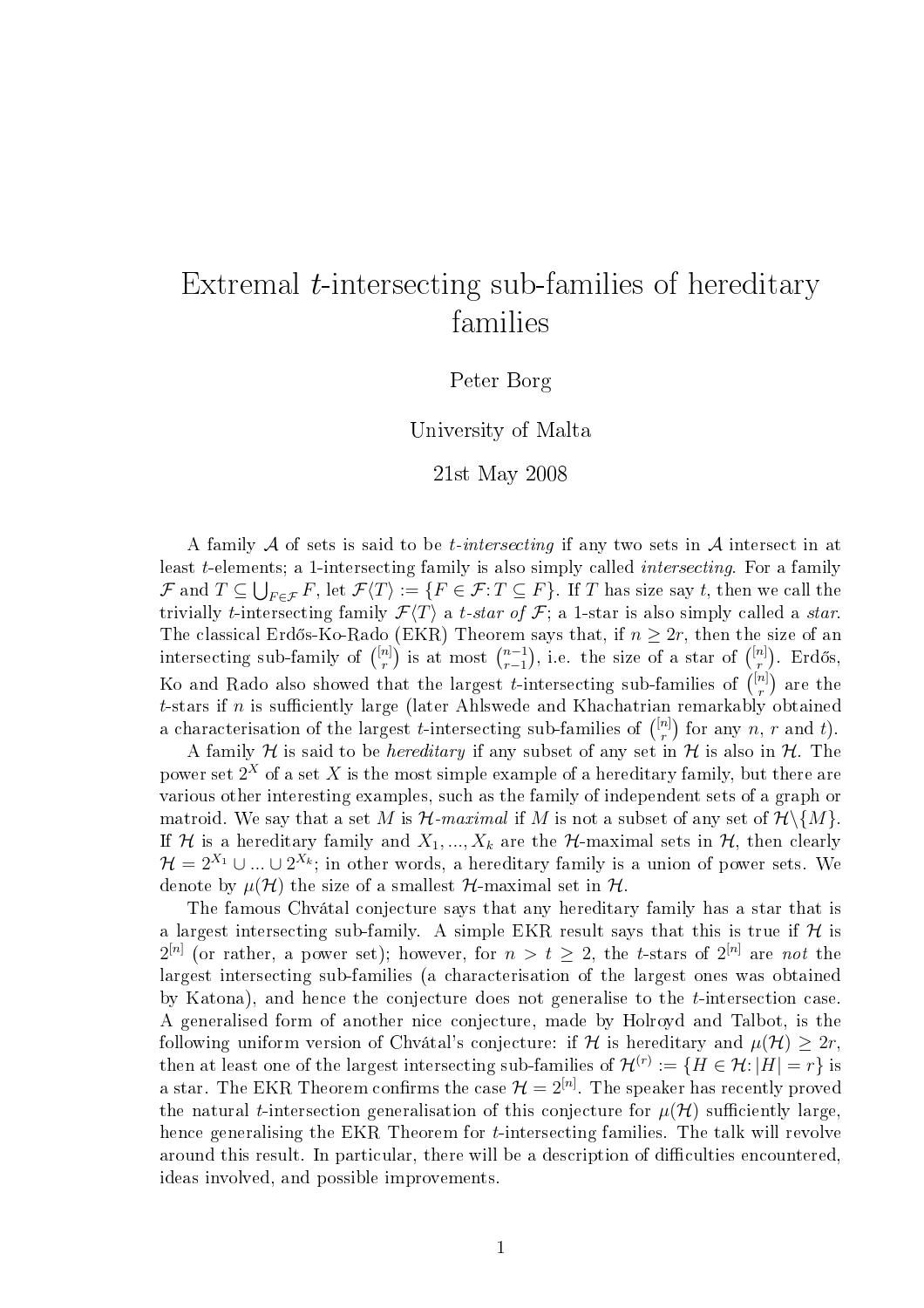## Completion of partial latin squares ROLAND HÄGGKVIST

I shall discuss a number of results and open questions on the problem type: Given a family of partial  $n \times n$  latin squares on n symbols, determine if each member of the family can be completed to a latin square. (A partial  $n \times n$ square is an  $n \times n$  array where every cell is filled with at most one symbol from  $1, 2, \ldots, n$  in such a way that every symbol occurs at most once in every row and column. A latin square of order  $n$  is a partial latin square without empty cells.)

Typical families of completable partial latin squares include the following: (i) partial latin squares where each of the  $n$  rows, columns and symbols is used is used at most cn times with  $c < 0.00001$  (Theorem (Chetwynd and H)) and probably  $c < 0.25$  (Conjecture)); (ii) partial latin squares with at most n−1 cells filled (proved for  $n > 1111$  (H 1976), and for all n (Smetaniuk 1982)

A conjectured extension of this (circulating for more than 25 years): A partial  $n \times n$  latin square all of whose occupied cells occur in a  $r \times s$  rectangle with at most  $n - r$  empty cells in each row and at most  $n -$  sempty cells in each column is completable.

Another conjectured extension: Any partial  $nr \times nr$  latin square whose occupied cells lie in  $r-1$  disjoint  $r \times r$  squares c an be completed. This has been proved for  $n = 3$  (Denley and H)

Some easy completely untouched problem types appear to be: There exists a bounded function  $f(k)$  (possibly growing linearly in k) such that every partial  $n \times n$  latin square whose occupied cells are all cells in k rows, k columns and underlying k fixed symbols is completable for  $n > f(k)$ . Here even the case  $k = 1$  is open.

And marginally touched: There exist a bounded function  $q(k)$  such that every partial  $n \times n$  latin square whose occupied cells occur as all cells in k rows and k columns is completable if n is greater than or equal to  $g(k)$ . Here  $g(2) = 6$  by a recent result by Adams, Bryant and Buchanan. Note incidentally that the case where the intersection between the rows and columns forms a latin  $k \times k$  square always is completable.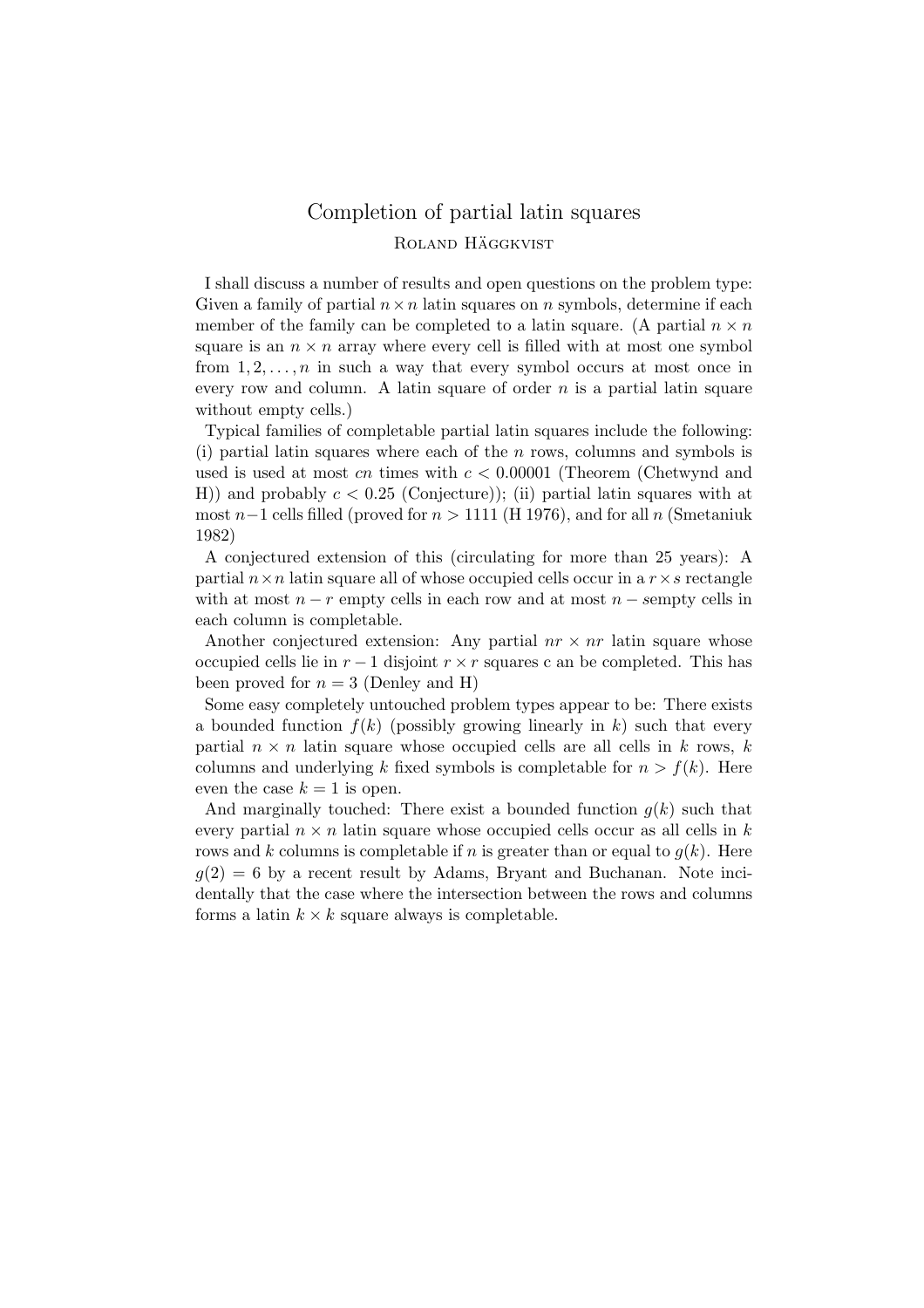## Pursuit and evasion

Imre Leader (Cambridge)

In a typical continuous pursuit and evasion problem, like the famous `man and lion' puzzle, the problem is considered solved once one has given a winning strategy for the pursuer or the evader. But why should it be the case that one or other player has a winning strategy? And why cannot they both have winning strategies?

Of course, if we consider instead a discrete problem then these issues do not arise, so a key object of study is the relationship between a continuous problem and its discrete approximations.

After reviewing some background, we will present some positive results, as well as some conjectures and counterexamples.

(Joint work with Béla Bollobás)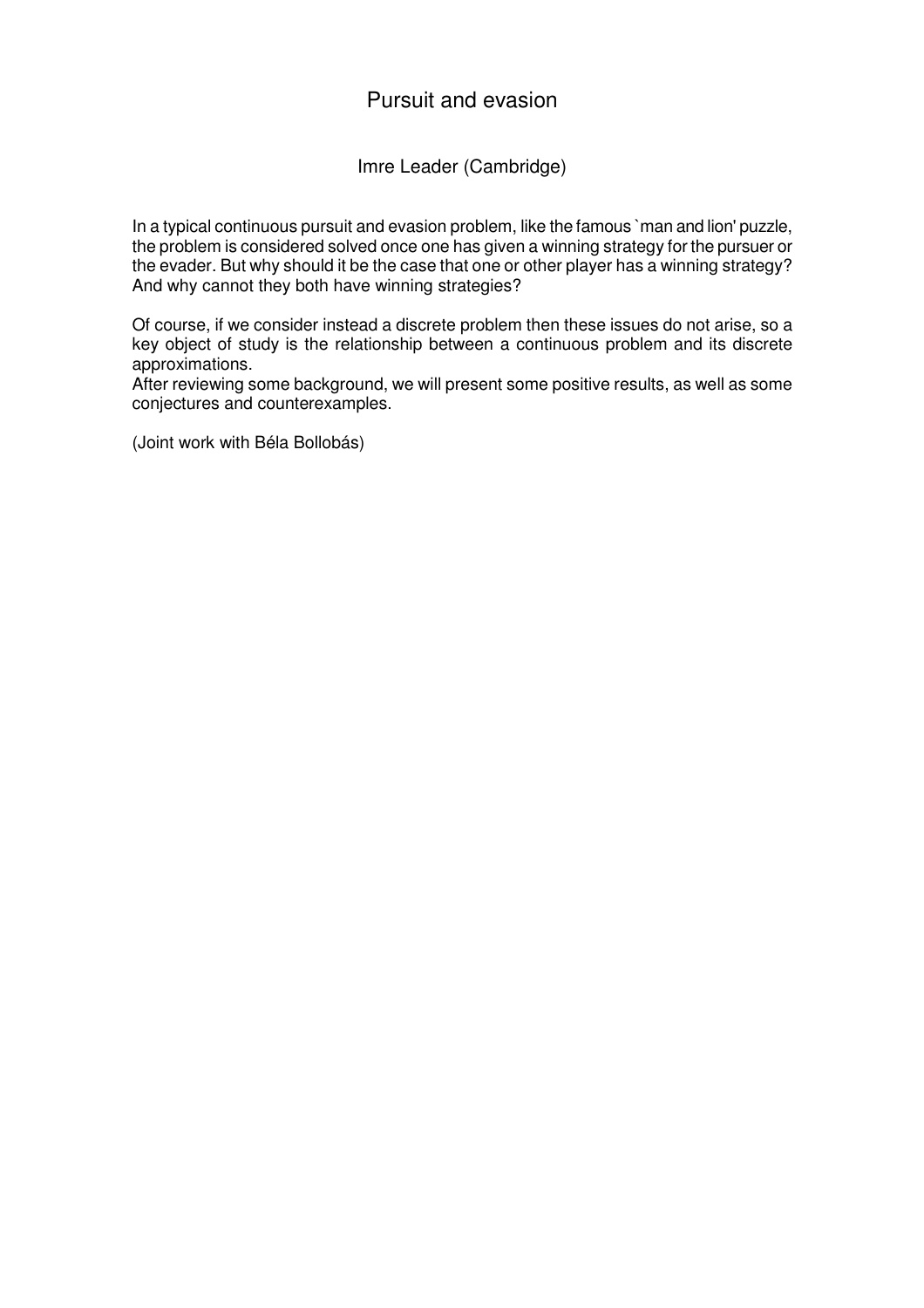## Something new (all Buchsteiner quasigroups are loops) and something old (a still-unsolved problem of integer sequences).

#### Donald Keedwell (Surrey)

The new concept of nuclear amalgamation has highlighted particular kinds of loops (and quasigroups): namely, the loops of Bol-Moufang type and the Buchsteiner and conjugacyclosed loops. We shall show that Buchsteiner quasigroups which are not loops do not exist but that there are many proper conjugacy-closed quasigroups. (The corresponding question for quasigroups of Bol-Moufang type has already been resolved.)

It was shown in the 1960s that, for every order that a particular type of integer sequence S exists, there is a pair of orthogonal latin squares. It was also shown at that time that sequences S exist for all orders n up to 20 except 2 and 6 and that the number of different sequences S which exist increases rapidly with n. It seems almost certain therefore, but is still unproved, that sequences S exist for all n>6.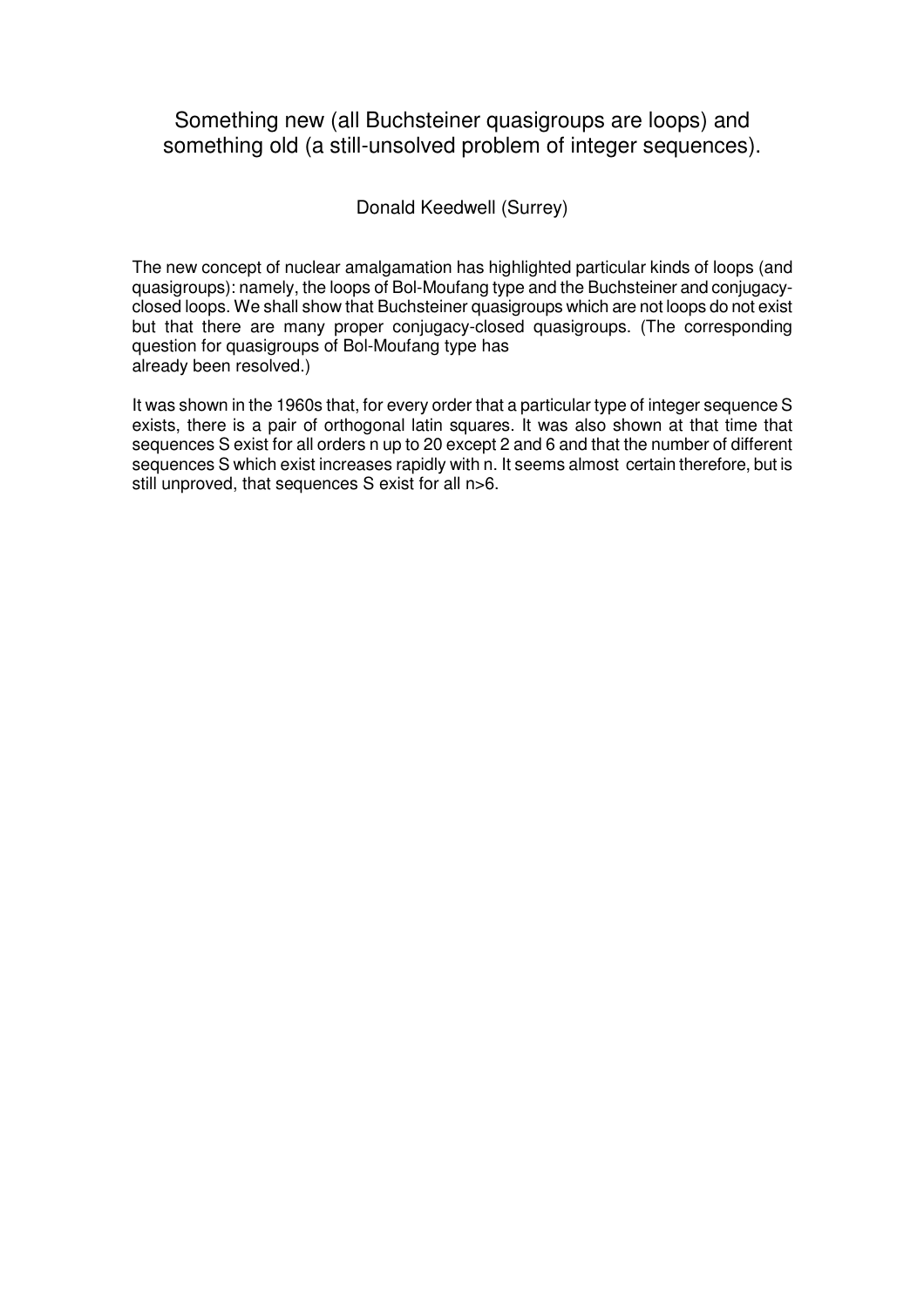## Thursday 22nd May LSE

### Turán problems in the hypercube

### John Talbot (UCL)

How many edges can a graph on  $n$  vertices contain if it has no subgraph isomorphic to a forbidden graph  $F$ ? Such forbidden subgraph problems have a long history dating back to results of Mantel and Turán.

We consider a related problem for set systems. Given a forbidden family of sets F we say that  $H \subseteq \mathcal{P}([n])$  is F-free if for every  $A \subseteq [n]$ , H does not contain a subfamily isomorphic to  $\{A\Delta f : f \in F\}$ . Our question is: how large can  $H \subseteq \mathcal{P}([n])$  be if it is F-free? This can be reformulated as a forbidden configuration problem for subsets of the vertices of the n-dimensional hypercube  $Q_n = \{0,1\}^n$ .

Given  $F \subseteq Q_d$  we say that  $S \subseteq Q_n$  is F-free if every embedding  $i: Q_d \to Q_n$ satisfies  $i(F) \nsubseteq S$ . We determine the asymptotic density of the largest F-free subsets of  $\mathcal{Q}_n$  for a variety of F. In particular we generalise the sole non-trivial prior result in this area, for  $F = \mathcal{Q}_2$  due to E.A. Kostochka. Many natural questions remain open.

This is joint work with Robert Johnson.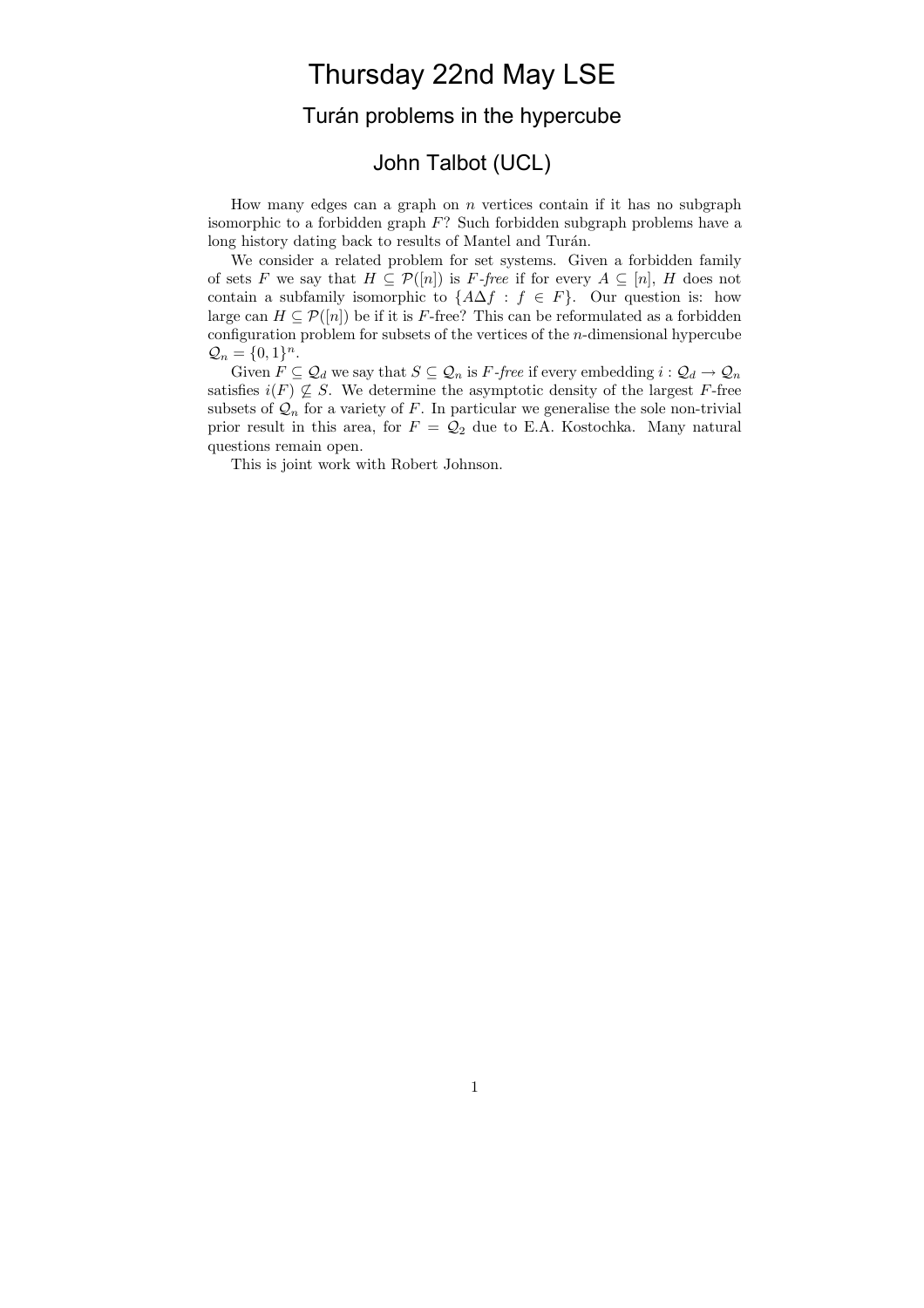## Convergence issues of congestion games

#### Petra Berenbrink (Simon Fraser, Canada)

In congestion games, a set of users and a set of resources are given. Each user wants to get access to one of several possible subsets of the resources. For example, in a network congestion game the users would like to access one out of several paths connecting their resource-destination pair. The cost of such an assignment depends on the maximum number of users choosing any resource.

A Nash Equilibrium for such a game is a situation where no player can improve its cost by switching to another strategy (here: another subset of the resources). I this talk I will present some simple processes converging to Nash Equilibria and will analyse the convergence time.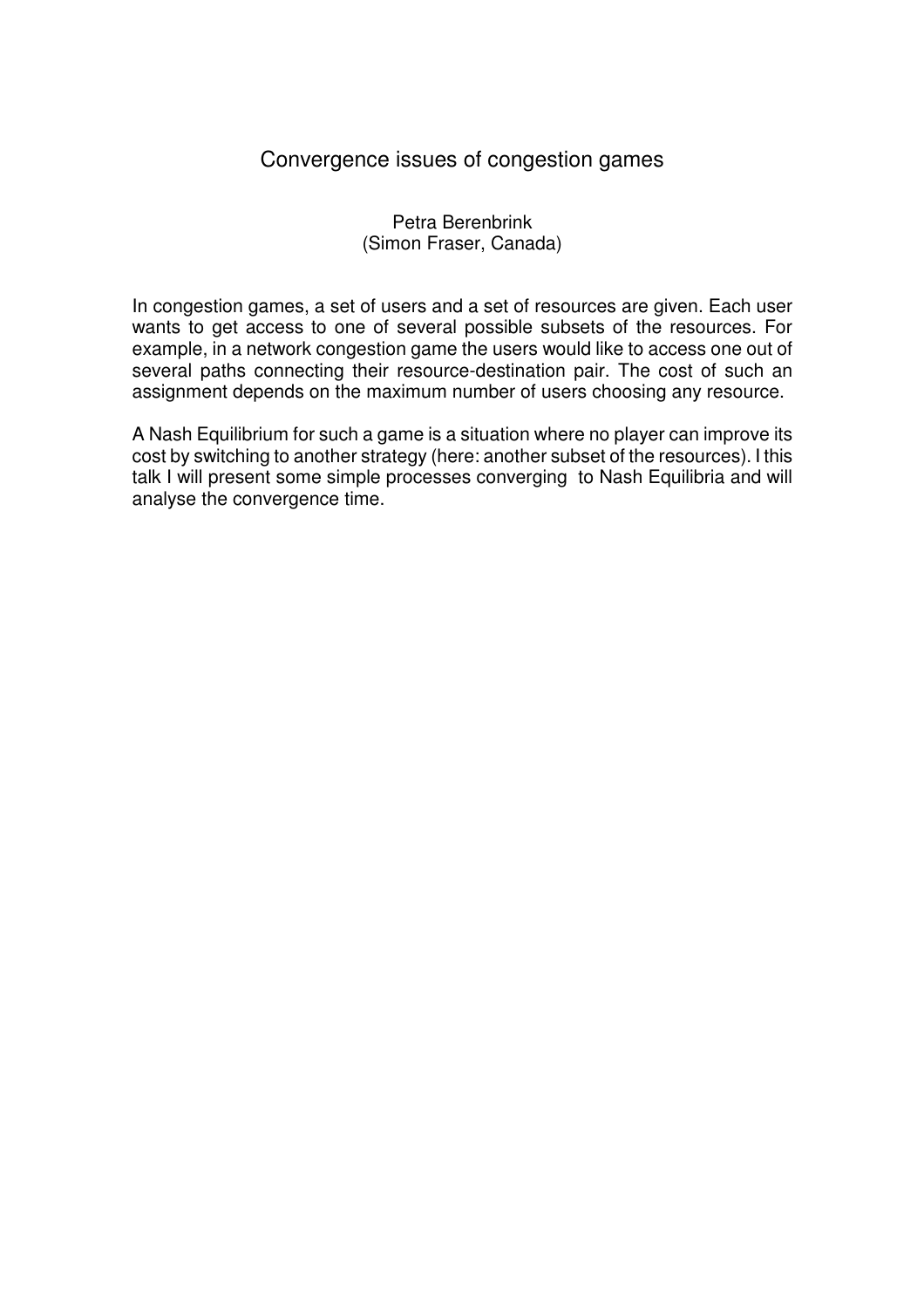## Clique Percolation

#### Oliver Riordan

Derényi, Palla and Vicsek introduced the following dependent percolation model, in the context of finding communities in networks. Starting with a random graph  $G$  generated by some rule, form an auxiliary graph  $G'$ whose vertices are the  $k$ -cliques of  $G$ , in which two vertices are joined if the corresponding cliques share  $k-1$  vertices. They considered in particular the case where  $G = G(n, p)$ , and found heuristically the threshold for a giant component to appear in  $G'$ . Béla Bollobás and I have given a rigorous proof of this result, as well as many extensions. The model turns out to be very interesting due to the essential global dependence present in  $G'$ . In this talk I will attempt to describe one of the strategies we use for handling this dependence, splitting it into 'positive' and 'negative' parts, and using Bayes' Theorem to bound the effect of the negative dependence.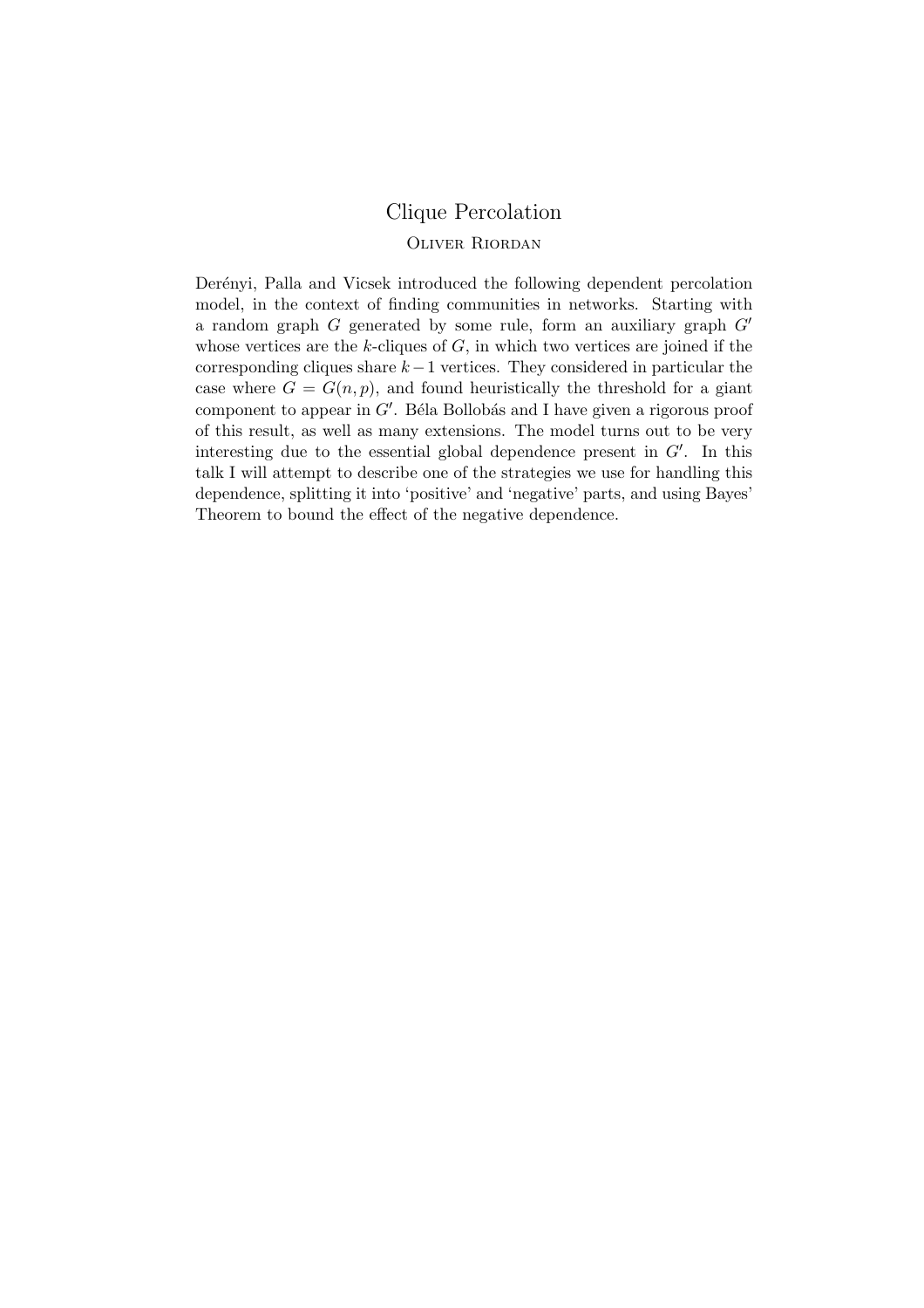## **"The Norman Biggs Lecture"**

 $\pi_1(|G|)$ , earrings, and limits of free groups

Reinhard Diestel

University of Hamburg

We characterize the fundamental group  $\pi_1(|G|)$  of the space  $|G|$  formed by a locally finite graph G and its ends, by embedding it canonically as a subgroup in the inverse limit of the free groups  $\pi_1(G')$  with  $G' \subset G$  finite.

As an intermediate step, we characterize  $\pi_1(|G|)$  combinatorially as a group of infinite words.

(This is joint work with Philipp Sprüssel. The paper containing these results can be found at

http://www.math.uni-hamburg.de/home/diestel/papers/Homotopy.pdf)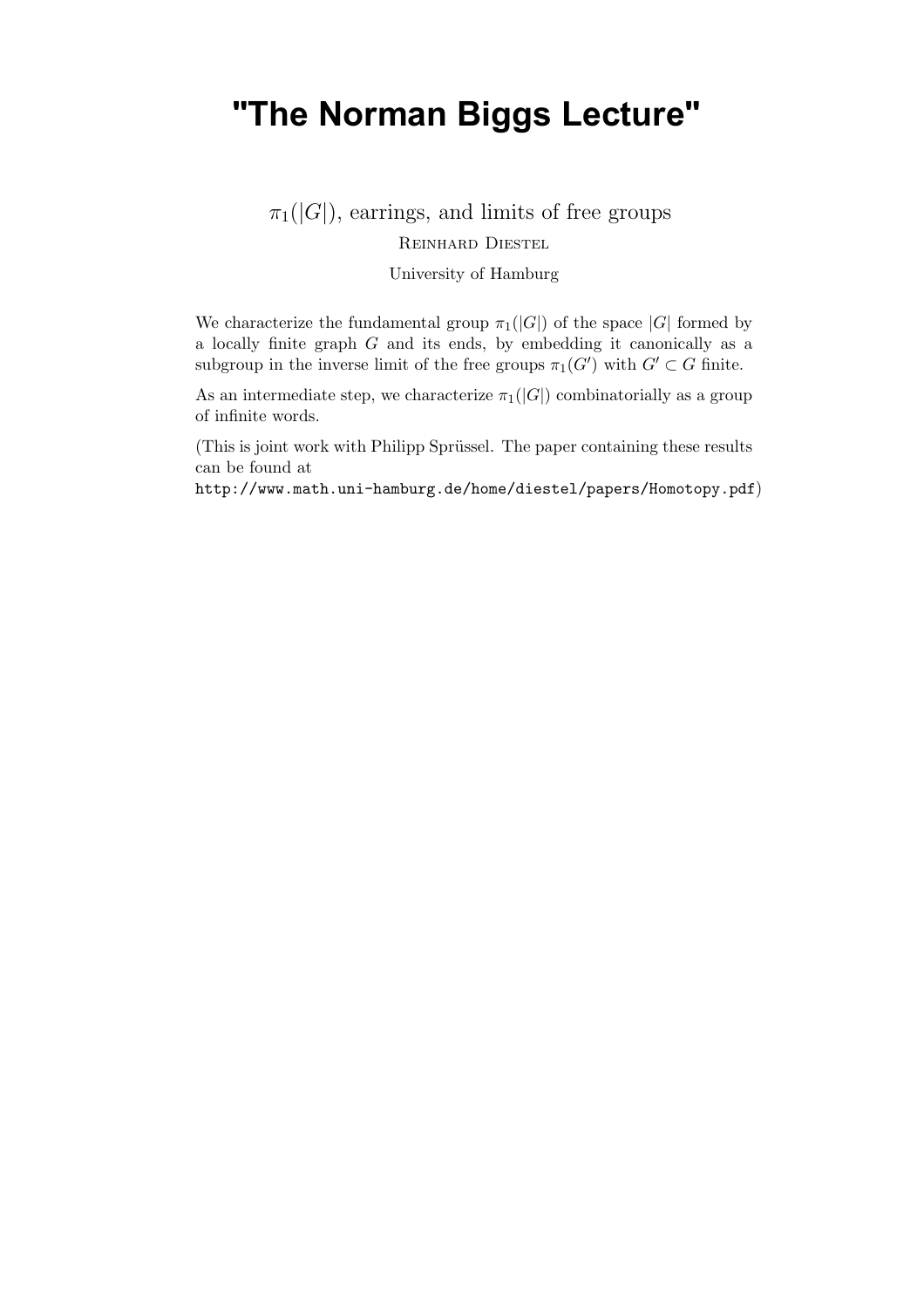## A combinatorial proof of an identity for spanning trees

#### David Wagner

If one increases the conductance of a wire in a (linear, resistive) electrical network then the effective conductance of the whole network cannot decrease. This physically intuitive property is implied by a combinatorial identity for spanning trees in a graph that can be traced back to Maxwell. The previously-known proofs all involve a significant amount of linear algebra and symbolic manipulations. We give a short, self-contained, and purely graph-theoretic proof of the identity. The motivation for this is to provide insight into a conjectured analogue for spanning forests, for which the algebraic techniques are not available.

This is a joint work with Josef Cibulka, Jan Hladky, and Mike LaCroix.